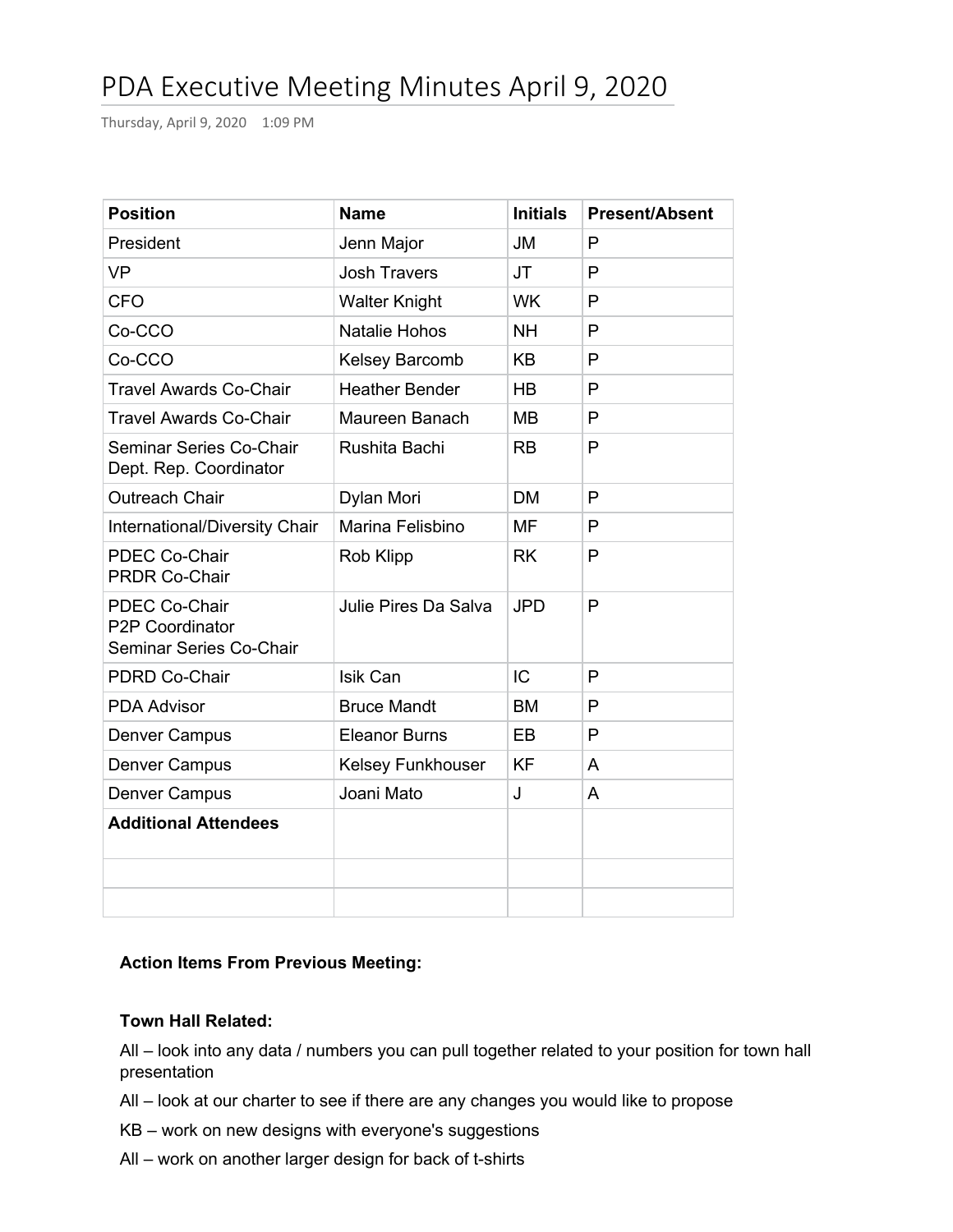Finalize food order

# **Communication related:**

Recruit next year communication person to help with website migration

## **General:**

Put together yearly report on PDA

## **Today's Meeting Minutes:**

JM – Does anyone have anything pressing they want to share

KB – I started the process of starting to get the training for the website. I have contacted whoever is supposed to start training and have not heard back. Not sure if everyone saw the message, all the stuff of the website needs to get backed up on the server, I was going to organize the serving so if anyone has anything they want organized a certain way let me know

JM – can you do training remote?

KB – Maybe Bruce can talk more on this, but it's supposed to be remote and the timeline is not affected

BM – it's a 2-hour training where they go through Sitefinity and how to build a site. Goal to transition to Sitefinity from current host. All online, not surprised schedule not affected. Kelsey and Rushita have been helping with this welcome guide project to build packets for new postdocs when they come in. Decided that the thing that makes the most sense is to have a website and then materials just direct you to website. Easier to maintain/keep up to date. In the process of redesigning this with clear info. There is a lot of info on PDA site that would fit better on PDO site so in process of transition time to pair down info so we have just the info we need on PDA and then other info like living in CO, housing, childcare on PDO site and you can point there

JM – We are supposed to have townhall in a month. We might be back, might not be. Guessing on not and if we are, we probably should not all be in a room together.

RK – from what I heard we work be back until mid-May or later.

JM – do we want a town hall in June or a virtual slide show for townhall

NH – what about virtual town hall? May get better attendance since everyone is home.

JM – We won't have swag or food to get people there. If we make it late it's a new postdoc association anyway. Last year a lot of town hall was to recruit for next year and if we do it later it may be too late. Maybe we should plan on virtual one next month.

HB – can always see attendance on the virtual town hall and do another if needed

MF –do we need to vote on anything

JM – if we want to make changes to charter then yes. But other than that, no

BM - I think in other years they announced people for officer positions. Or announce when positions will come up and vote later. Even if they increase return to onsite work this summer, there is still discouragement of gatherings. Whether university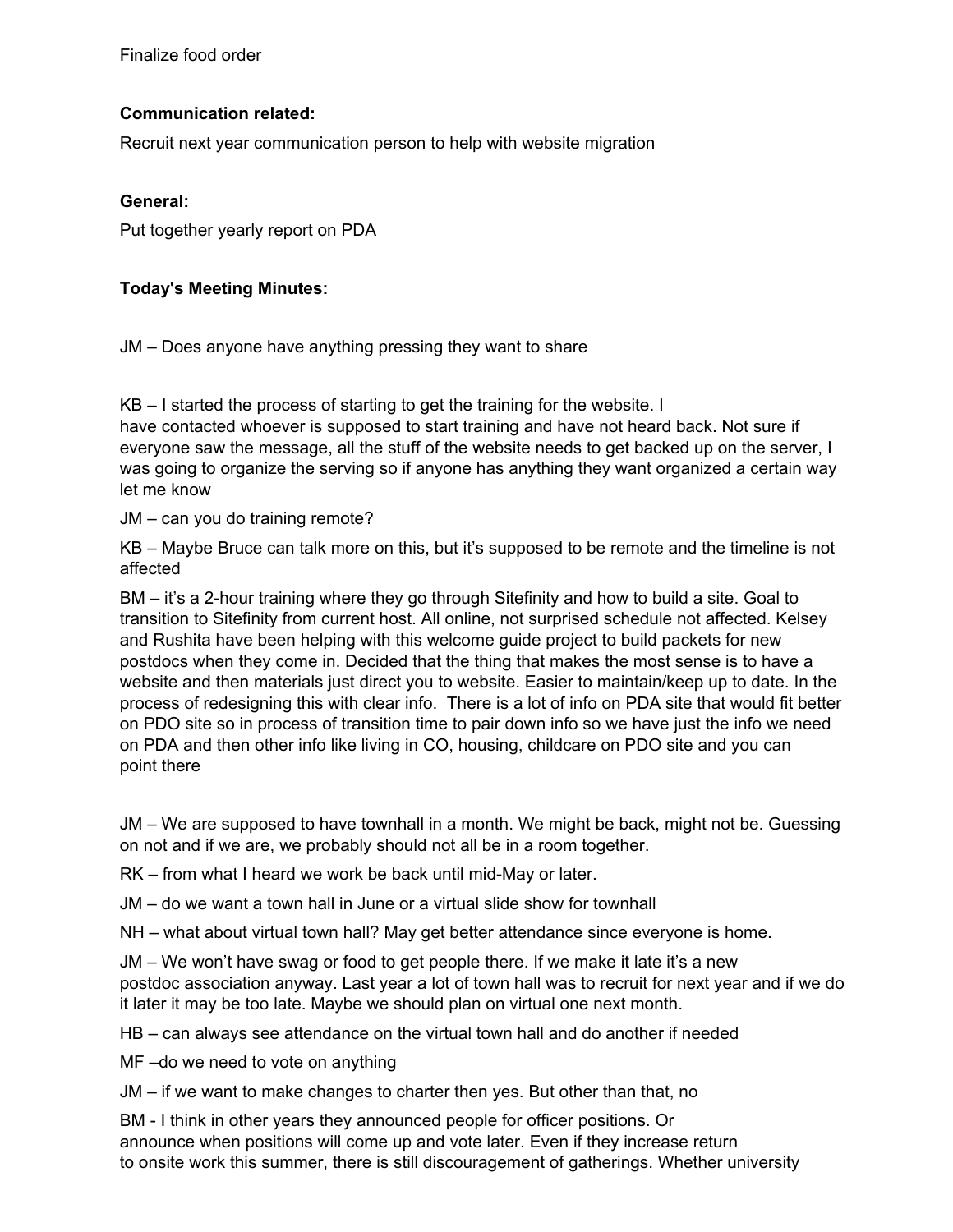restrictions or best practice, good for the PDA to think of ways to adapt to a virtual platform. Can do seminar series, good way for people to try out speaking virtually in friendly environment. Travel awards will be honored for another year. PDRD considering how to adjust. P2P or happy hours or coffee hours could be adapted. The more you can think about how you can adapt the better you will be positioned going forward. Not spending money on coffee and food, so to increase participation and community building could have random drawings for amazon gift cards to encourage participation., Thinking about goal of PDA to build community and support for postdocs on campus – where are there opportunities to do these virtually

RB – PDA seminars can be done virtually, seminars not a problem

JPD – maybe email the speakers for seminar for May and June and see if you want to do the seminar via zoom

BM – I will say it's weird to do a zoom talk, can't see audience its hard. Providing opportunity to practice talk in this format outside of their lab is great value. I would expect people would want to do it.

JDP – same for happy hour and coffee hour can do a zoom meeting.

JM – Walter could you check the budget and see how much we have assuming no in person activities April, May and June and what we have missed (seminar and coffee hour). Then we could see about prizes to increase people joining.

WK – As of yesterday we have \$2644 left in budget and as far as I know there is nothing to spend unless anyone has not turned in expenses.

JM – We should get some SWAG

BM – For SWAG there are webcam covers with PDA logo could be cool

JM – we can think of some swag and different interesting things

WK – for the town hall we could have random drawing's for amazon since we are saving more money. If it gets more people to pay attention or attend.

JM – would finance let us do more draws for gift cards?

BM – it would have to be recognition program, contact finance. Good approach is we are looking for ways for postdocs to connect with each other, saving money in other areas. Especially because I don't know what will happen next year, but you have this money now so I feel you have this money to use, but it's not going to roll over and who know what will happen going forward. Gift cards could last into the following year too, but Betty doesn't like a lot hanging around

NH – can POTM get amazon gift card

BM – talk to betty and bring up currently have Etai's gift card and want to transition

NH – can we do electronic gift cards

BM – we can in these circumstances

WK – this is a long shot but are there any local businesses we could get gift cards from?

BM – I think that's a good suggestion / thought – local folks doing food delivery. I would maybe have a broad discussion first to get their impressions of using PDA funds in this way and if we get a go ahead investigate these options.

KB – even a Jimmy Johns or Panera more have more locally, not as good as mom and pop restaurant but there are still people in those bigger companies losing their jobs

JM - can you to door dash or uber eats

JDP – door dash does gift cards

JM – This would let people pick something close to them, maybe local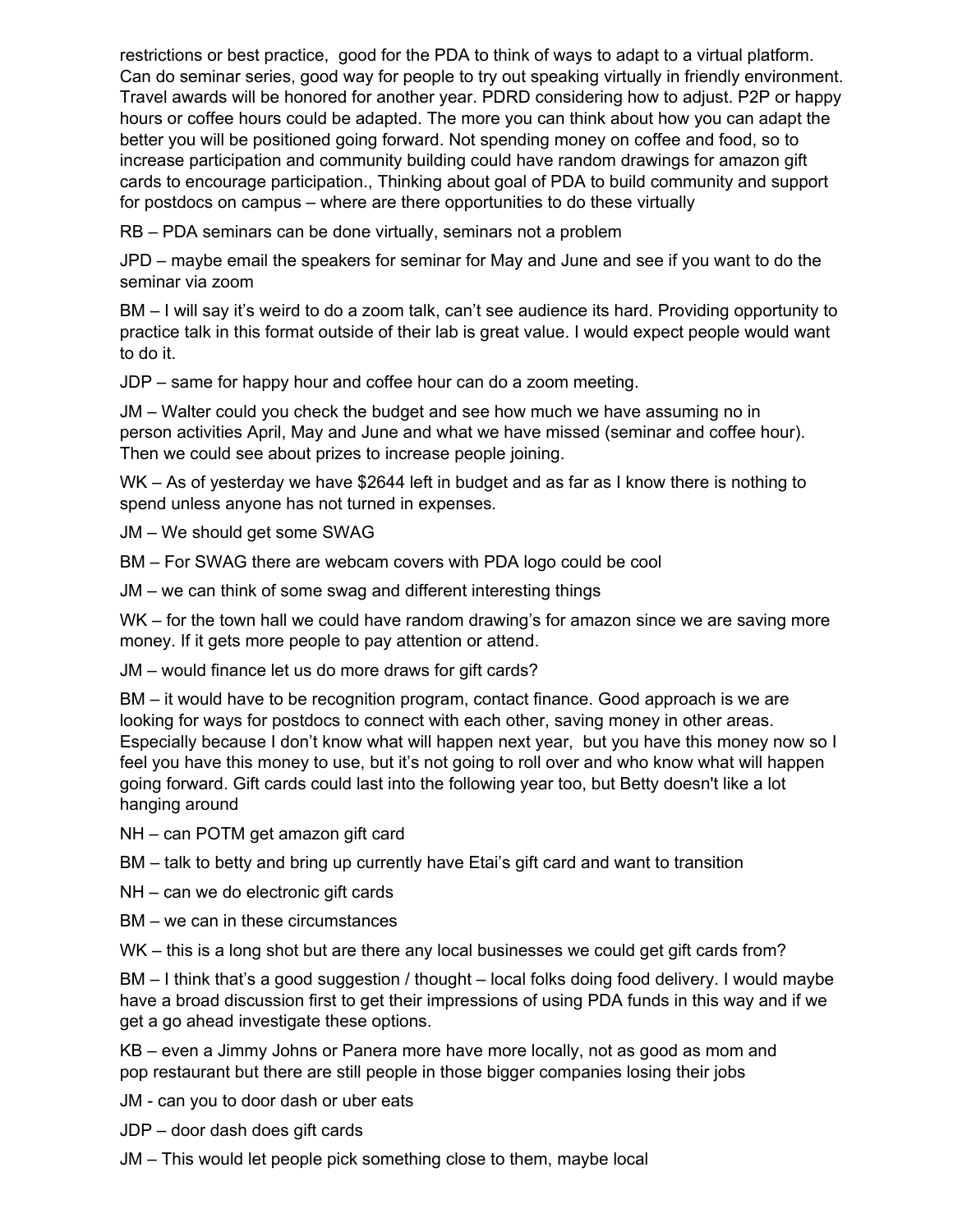DM – CCP shared this link of local businesses doing delivery, takeout. I did look into it and not all do delivery/pick up so have to be careful but could be a good place to start.

WK - I will email Betty and let you know if their onboard with it

KB – is our money cash in hand?

WK – It's in a speed type

KB - I have been told no one is getting a raise so I didn't know if money supposed to be there is no longer there

BM – raises would be next years budget, what your operating on for PDA is this year's budget through June 30, 2020. So, for most people its next years money for the most part. So, what you have right now is committed. If you can use it now for things that could extend into next year that would be good, as we look at overall financial situation I am afraid, I don't know I have heard nothing, but I can't expect PDA exempt for reductions in money.

JM – so gift cards and SWAG, use the money

BM – I would say start thinking of those items

JM – About the town hall do you guys think we should do it as zoom, where Josh and I lead it and open it up

KB – Yes

BM – Yes

JM – Last year everyone talked about their own slides, this would be difficult on zoom so Josh and I will handle that. People make a slide with graphs / data – what your job is, this is what we did with money. Start making slides and I can create a google PowerPoint

MF – do we have date, keep same date?

JM – it was scheduled for a Friday Morning, May 15<sup>th</sup> at 9:30, may want to do later

RK – I like morning still myself, I have lab meeting Friday afternoon

BM – Friday morning good but 10 –11 could do it where you bring your own coffee. Honestly no one has anything to do.

JM – no one has a Friday recurring meeting for us. Maybe just keep it what it is

MF – yes already on calendars just keep it.

JM – So I will send out info to rest of postdocs and start advertising it and sharing link. If people can put together any information, they have I will share a ppt on google. Will also see if we can do gift card drawing

JM – Next topic is moving virtual in general

RB – We can do happy hour, this week or after. Can send calendar invites too.

JM - do we think coffee hour is worth it

MF – what if we try happy hour and if it goes well do coffee hour

DM – I agree, easier to get people to show up in evening than morning

BM – Things during day more difficult for people, not only work but kids too. The other thing is I have been talking to a postdoc in China right now so its middle of night when we do most things. So, if we can think of some events to skirt line between international timelines, not possible for all things but for some events.

MB – I also have happy hour with may lab it was 4 people but with a lot of people it's more difficult. For trying one and seeing how it goes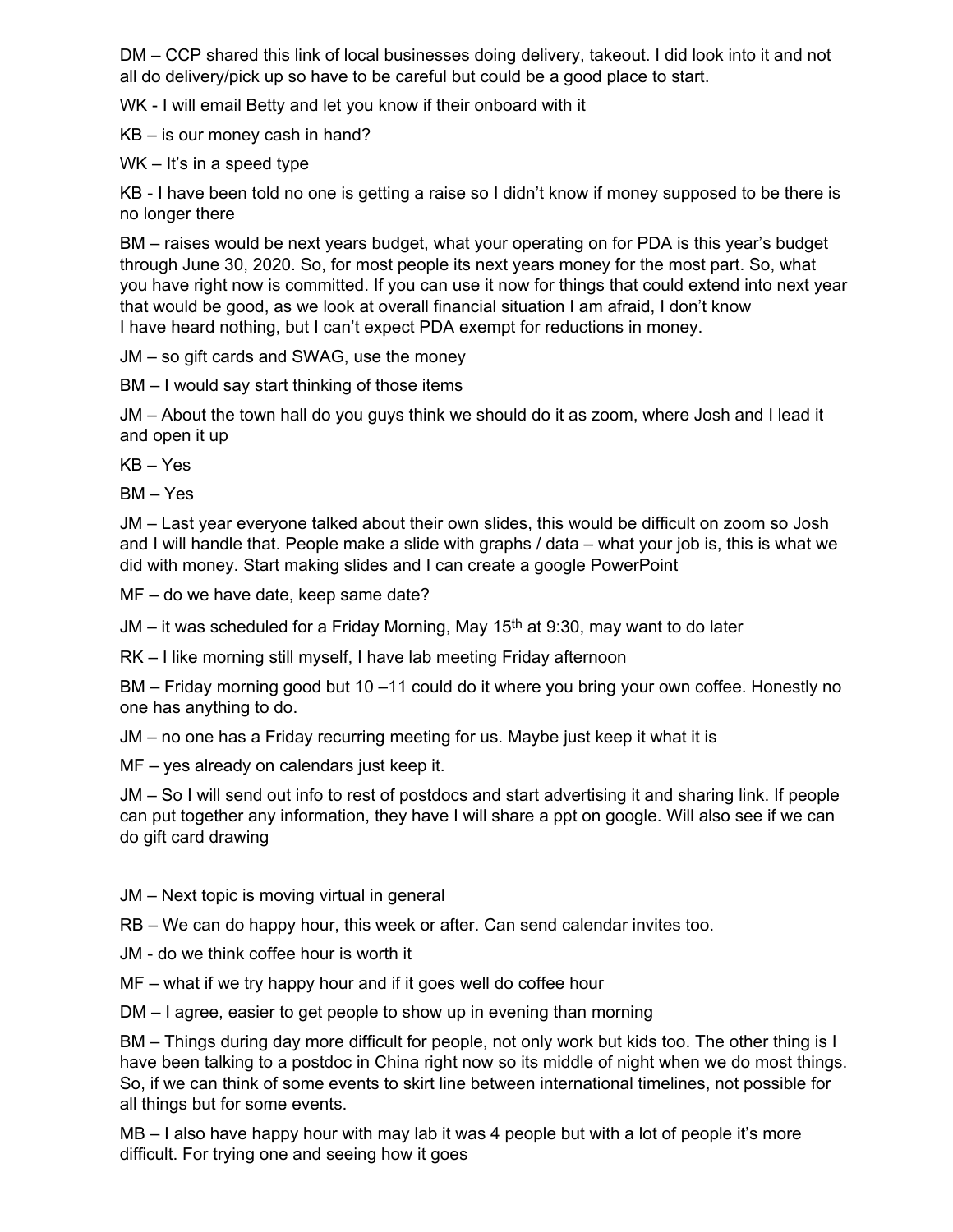BM - One thing you can do in zoom is create break out rooms, so think about how you run these things. For happy hour have smaller groups for smaller conversations or make that known that you can do this if you want.

KB – could try out different things and see if people have availability we could try having something were we put something on slack that I am in zoom if you want to talk or I have been using house party app to make more spontaneous events.

BM – I think pulling together things you find creative or useful, so people have ways to connect right now is an opportunity to pull together resources you find helpful. If there are paid versions that allow more people, we could look into using the PDA budget to purchase this.

BM – is everyone aware of security issues around zoom – keep in mind how you are going to protect that space. Requiring password is a pain, but can have to sign in. Could advertise these events with calendar invite and if you download calendar invite you could have the info there. But need to think about security.

DM – There is another alternative, more involved, but if there is a case with zoom bombing, there is a designated meeting ender that can end the meeting and immediately send out a new invite. Could be an option too

BM – I think as the host you can remove people you can kick them out.

JM – Do we want to do May and June seminars. Do you want to ask April and March too?

RB – Yes, we wouldn't do it right away and keep it short. Have it more as webinar, less taxing with how you can control people coming in.

JM – a zoom webinar. Is it questions people ask or type?

RB – the moderator and presenter are allowed to share screens and then you have a chat and q and a and you can type questions.

JM – I think ask March and April people too, especially because we offer prizes

RB – we can email March and April presenters to see if they want to. Since its virtual we could do more than once a month. Could easily do google forms for th feedback.

KB – may also be good if Eleanor could see if anyone downtown is interested who maybe didn't sign up before who could not come to Anschutz

EB – we can send out an email

BM – Once you made decisions about what's going to go on and what's going to change, update calendar too.

KB – I changed all of our to be canceled, should I remove them

BM – yes can you just remove them.

JM – Rob, Julie, Rushita, if you put it on slack tag Kelsey and Natalie

JM – Last thing is the second slack survey results – In the fall we had 167 people and this time 106 respond. When we opened it up to a \$50 gift card, we got more responses but then coronavirus happened. Since we did promise prizes, I don't think we should open it up again. Before 60% of postdocs wanted to join slack and from the results, we had 60\$ of respondents join. The 40% who didn't join said it was because they didn't know about it, didn't want to and or didn't know how to use it. Still worth it to remind people about slack. Of the people that joined 75% said they liked it and it was a good wat to communicate. Preferred methods of communication now include slack. We asked people where they go to ask questions about postdoc life and support and this did not change much, highest is still asking colleagues. We did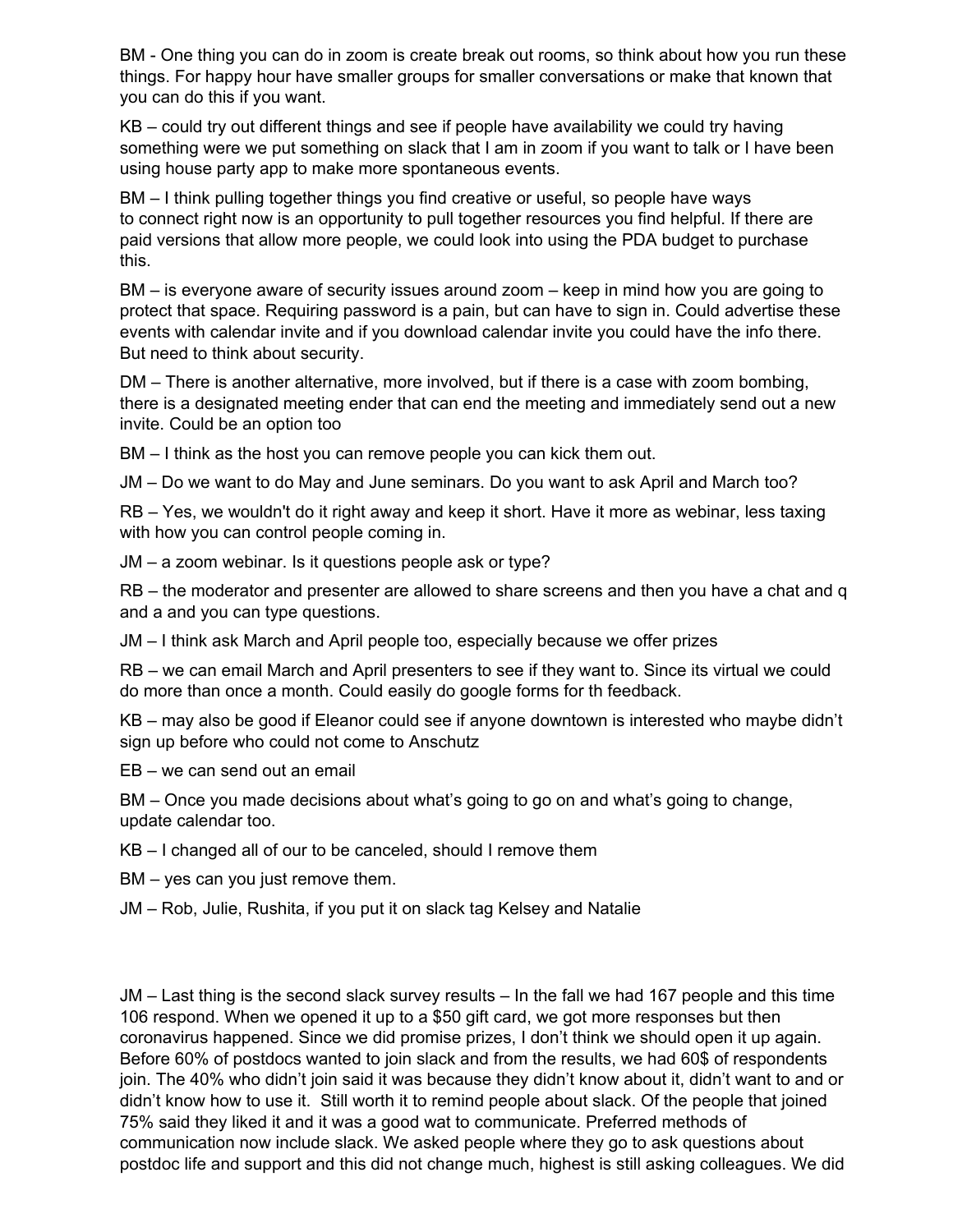get 18 people responding they would use slack. Had less change in where they go to find resources, only 5% said they would go to slack. About 1/3 of people who posted a question on slack and 90% of those liked their answers. 75% of the people who did not ask a question did not have one. When asked about joining non-auto channel, 30 people didn't want to, 19 didn't know about then and 1 didn't know how. Asked people how connected they feel with other postdocs about half felt connected, a quarter neutral, and a quarter not at all. These numbers did not change much but if you sperate into people using slack, higher than 50% of these people feel connected while only 35% do not feel connected.

BM - Could you look at only people who are interested in using slack and what their levels of connectedness are? Trying to answer the question does using slack make you feel more connected or if you already feel more connected are you more likely to use slack

JM - I will look and see if I can answer that

BM - I thought this was a cool study, excited to see it get presented at NPA. May be good to do another marketing campaign for slack. I would encourage you all about thinking about writing this up to publish in the PDA Postdocket or somewhere else. May be able to tie in how we started before covid and if we see more people join now could be able to say it's a way to improve community among postdocs. I think NPA Postdocket would be interested in it and something would still come out of this.

JM – I am going to create a real report and have graphs and we can go from there

NH – I can help

BM - I can help too.

HB – Travel awards, done with Feb cycle, sent out all scores, all winners accepted, those with canceled conferences will have funds rolled over to next year. 36 applicants., more than before. Did extend deadline due to technical difficulties.

JM – when is the next cycle

HB – end of June

JM – so they would get next fiscal year anyway

 $HB - yes$ 

MF – for now next cycle is open but depending on situation we will go from there.

BM – may be worthwhile to touch base with Susan about next cycle, if there will be changes to travel awards to next year don't want to solicit applications for June for that since this is next years money then.

RB – another idea, a lot of conferences are going virtual is it possible to decrease amount if people are going to online conferences

HB – some people applied for conferences in May and June others Oct / Nov so it's not the same situation for everyone.

BM – could consider that if the reality starts to present that at least half of conferences will be virtual conference you have two different categories, in person and virtual and if virtual costs are lower could sperate out but for now continue to monitor the situation

JM – has anyone seen registration cost for a virtual conference

RB – I can't remember which one it was, but it was \$99 from \$400.

JM – Isik any update on PDRD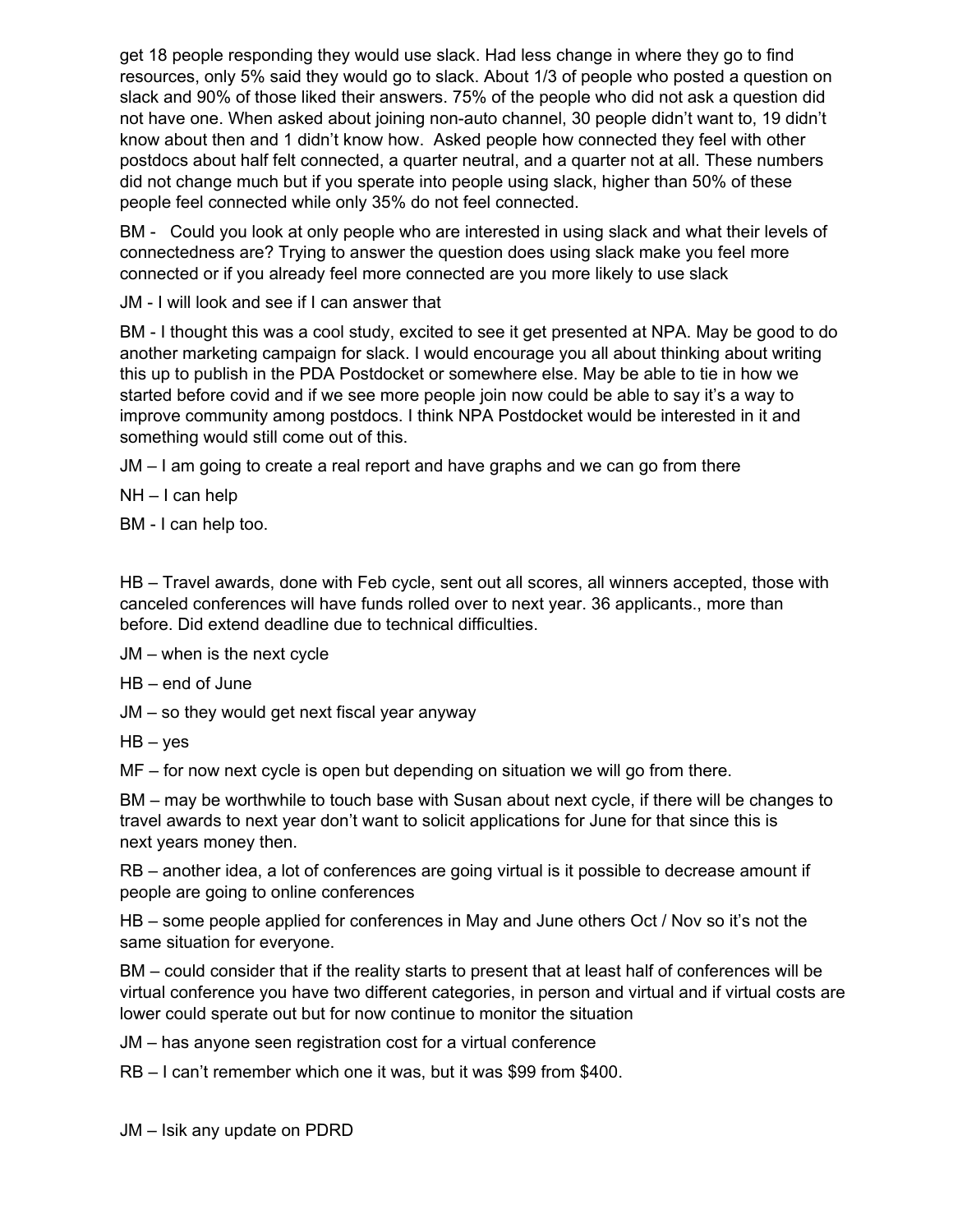IC – we had a poll about what people want to do if we want to postpone, I believe most people said move to fall for now, but we will have to see how it goes

KB – of the committee over 50% voted to postpone to fall, only a couple people wanted to cancel it. People want to go forward with it in some manner.

JM – It doesn't hurt much to start to reserve for Sept and if it has to get cancelled it does

Isik – one option was to hold it virtual, but people didn't like that idea much. People want to get people together with PDRD and would lose that online.

JM – I was thinking more as a backup for Sept if we are still not allowed to have gatherings

Isik – I was thinking to postpone to next May but that's what committee voted on

JM – is it worth it to poll postdocs

KB – we could put in a slack survey

BM – I think that might be worth it. The survey is already built, put it on slack, digest, and email. The challenge is the reality is it's not ending soon. What University policy on big gatherings will be, PDRD just may not work. If people would find any value in virtual, or shift focus to professional development with facilitated talks from national people that are broken up in one or two hours, if there is value here, if that's what postdocs want

JM – think that would be hard to pull of in June

BM – its July. But the window to decide is closing pretty quickly. Hearing from broader postdoc community wouldn't be bad

KB – we can send it out and figure it out.

JM – that would be good to go out soon. Anything else? Thanks for joining, Natalie will send out the minutes and we have things to work on in mean time.

## **Action Items from Current Meeting:**

## **Town Hall Related:**

JM – create google PowerPoint for all to add slides to

All – look into any data / numbers you can pull together related to your position for town hall presentation and put together a slide and add to google ppt

JM/JT - start to advertise

#### **Communication Related:**

All –Recruit next year communication person to help with website migration

KB – work on website transition

KB/NH - update calendar as we make decisions about virtual events

## **Finance Related:**

WK/JM/JT - contact Finance people to see if we can get gift cards for events

## **General:**

Put together yearly report on PDA

Think about SWAG and order

## **Social/Engagement Related:**

RK/JDP - set up virtual events

RK/JDP - update on slack and to KB/NH when you decide what and when to hold events